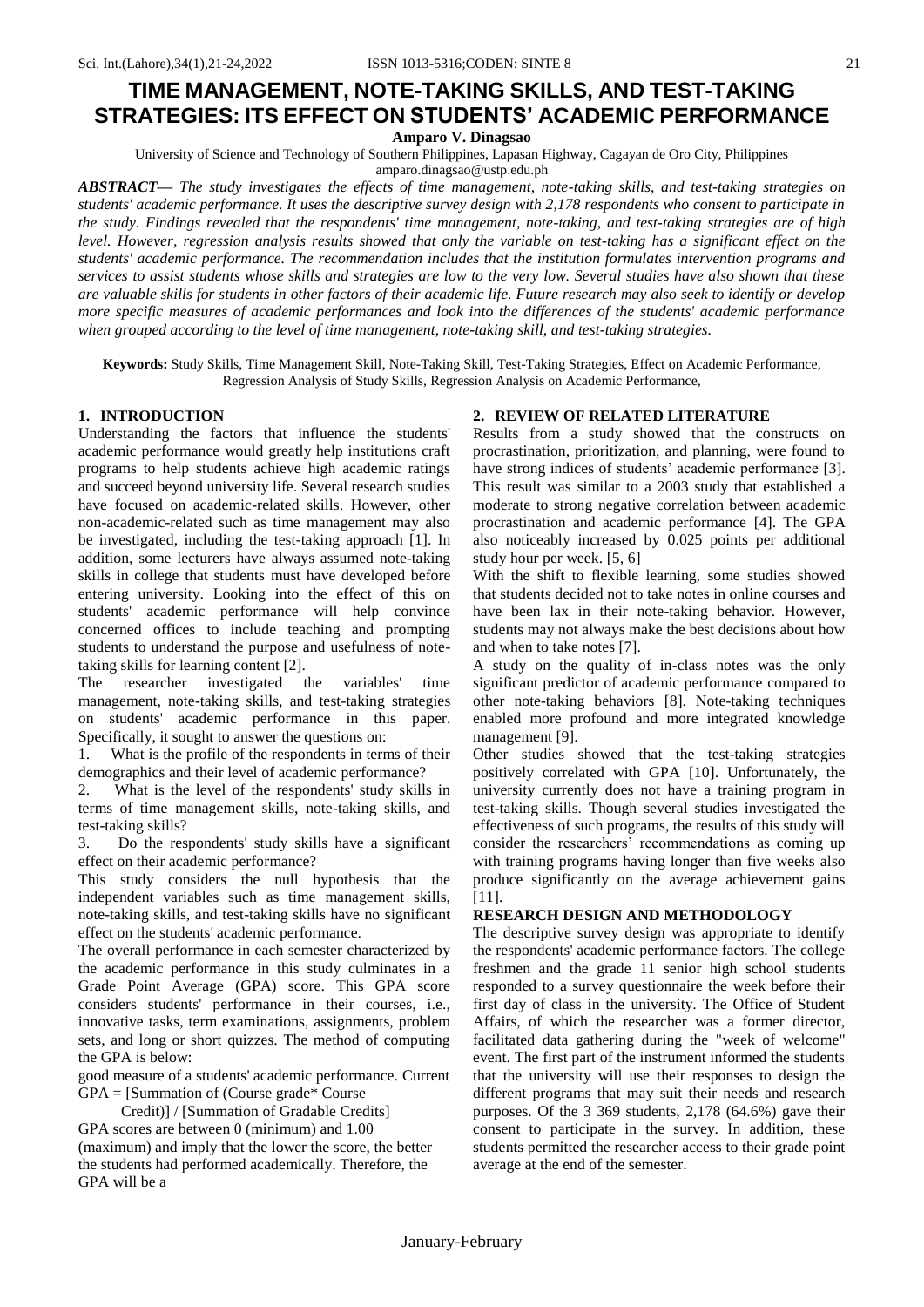## **3. RESULTS AND DISCUSSION**

This part presents the findings according to the study's research questions. Descriptive and inferential statistics, specifically the mean, frequency, standard deviation, and regression analysis, were used to analyze the data gathered through the aid of statistical software. The demographic profile of the respondents is in Table 1. Of the 2,178 students who participated in this study, the majority were females. Eight out of every 10 students are beneficiaries of the government's Pantawid Pamilyang Pilipino Program or 4Ps. The study setting is a state university where the government subsidizes the tuition fee and enrolment. Therefore, it is not surprising that the institution is the students' choice from low socioeconomic status. In

|  |  | Table 1 Distribution of Respondents According to their Characteristics |
|--|--|------------------------------------------------------------------------|
|  |  |                                                                        |

| Characteristics                                             | Frequency<br>$(n = 2, 178)$ | Percentage<br>(%) |
|-------------------------------------------------------------|-----------------------------|-------------------|
| Gender                                                      |                             |                   |
| Male                                                        | 991                         | 45.5              |
| Female                                                      | 1174                        | 53.9              |
| LGBTQ+                                                      | 13                          | 0.06              |
| Prefer not to say                                           | 0                           | 0 <sub>0</sub>    |
| Beneficiary of Pantawid Pamilyang Pilipino Program<br>(4Ps) |                             |                   |
| Yes                                                         | 1846                        | 848               |
| No                                                          | 332                         | 15.2              |
| College                                                     |                             |                   |
| College of Engineering and Architecture                     | 1016                        | 466               |
| College of Science and Technology Education                 | 275                         | 126               |
| College of Information, Technology and Computing            | 385                         | 176               |
| College of Technology                                       | 134                         | 61                |
| College of Science and Mathematics                          | 174                         | 7.9               |
| Senior High School                                          | 194                         | 8.9               |

addition, the Pantawid Pamilya is a program of the Philippine national government that invests in the education of poor households. These results implied that 4Ps beneficiaries completed their basic education and proceeded to get higher education. The program's target by 2030 is to reduce poverty [12].

The same table shows that most of the respondents are from the College of Engineering and Architecture. This college also houses five academic programs, including civil engineering, architecture, electronics engineering, electrical and geodetic engineering.

Table 1.1 exhibits the level of the respondents' academic performance. The grade point average of the student's first semester in university life is the academic performance of this study. In the table, the majority of the respondents performed above average. The high GPA may result since

|  | Table 1.1 Level of the Respondents' Academic Performance (n= 2178) |  |  |
|--|--------------------------------------------------------------------|--|--|
|  |                                                                    |  |  |

|                  | QD                                                    |      | Average       |
|------------------|-------------------------------------------------------|------|---------------|
|                  | <b>Overall Mean</b><br><b>Standard Deviation (SD)</b> |      | 2.02<br>0.39  |
| $3.01 - 5.00$    | Failed                                                | 21   | 1.0           |
| $2.51 - 3.00$    | Passing                                               | 81   | 3.7           |
| $2.01 - 2.50$    | Average                                               | 874  | 40.1          |
| $1.51 - 2.00$    | Above Average                                         | 1158 | 53.2          |
| $1.25 - 1.50$    | Very Good                                             | 44   | 2.0           |
| $1.00 - 1.24$    | Excellent                                             | 0    | 0.0           |
| Numerical Grades | Qualitative Description (QD)*                         |      | $\frac{0}{0}$ |

\*based on the USTP Student Handbook 2021

the admissions office's rejection rate for first-year and grade eleven students is higher than 60%, implying that enrolled students have higher entrance exams than their cohorts. The result is similar to the findings of Obumneke-Okeke in 2017 on the determinant factors affecting academic performance, and investigation revealed a significant relationship between the university entrance exam and their academic performance [13].

The respondents' level of study skills in terms of time management is in Table 2.1. The students expressed that they have a high level of this skill as they come to class on time, devote sufficient study time to each of their courses schedules definite times, and outline specific goals for their

| Table 2.1 Respondents' Level of Study Skills in terms of Time Management (n= 2178) |
|------------------------------------------------------------------------------------|
|                                                                                    |

|        |                                | $1000$ $\leq$ $1000$ $\leq$ $1000$ $\leq$ $1000$ $\leq$ $1000$ $\leq$ $1000$ $\leq$ $1000$ $\leq$ $1000$         |                |      |               |
|--------|--------------------------------|------------------------------------------------------------------------------------------------------------------|----------------|------|---------------|
|        | Range                          | Qualitative Description (QD)                                                                                     | f              |      | $\frac{0}{0}$ |
|        | $3.26 - 4.00$                  | Very High                                                                                                        | 457            |      | 21.0          |
|        | $2.51 - 3.25$                  | High                                                                                                             | 1101           |      | 50.6          |
|        | $1.76 - 2.50$                  | Low                                                                                                              | 584            |      | 26.8          |
|        | $1.00 - 1.75$                  | Very Low                                                                                                         | 36             |      | 1.7           |
|        |                                | Overall Mean                                                                                                     |                | 2.87 |               |
|        |                                | <b>Standard Deviation (SD)</b>                                                                                   |                | 0.52 |               |
|        |                                | QD                                                                                                               |                | High |               |
|        | indicators                     |                                                                                                                  | $\overline{r}$ | SD   | QD            |
| 1      |                                | comes on time during classes and other meetings.                                                                 | 3.18           | 0.70 | High          |
| 2<br>3 |                                | devotes sufficient study time to each of my subjects.<br>schedules definite times and outline specific goals for | 3.08           | 0.72 | High          |
|        | my study time.                 |                                                                                                                  | 2.99           | 0.77 | High          |
| 4<br>5 | prepares a "to do" list daily. | avoids activities which tend to interfere with my                                                                | 2.59           | 0.92 | High          |
|        | planned schedule.              |                                                                                                                  | 2.72           | 0.77 | High          |
| 6<br>7 |                                | uses prime time when I am most alert for study.<br>makes daily activity and study schedules especially at        | 2.86           | 0,74 | High          |
|        | the beginning of the class     |                                                                                                                  | 2.79           | 0.79 | High          |
| 8      |                                | begins major reguirements or tasks well in advance.                                                              | 2.78           | 0.75 | High          |
|        |                                |                                                                                                                  |                |      |               |

study time. The results are similar to the study at Pamukkale University, where time management skills and attitudes were at a moderate level [14].

Table 2.2 shows that 6 of every ten students have high to very high note-taking skills. The majority of the respondents revealed that marking or underlining parts are essential when reading. They also think about how the notes will be used later and organize their notes in some meaningful manner, to name a few.

Table 2.2 Respondents' Level of Study Skills in terms of Note-taking Skill (n= 2178)

| Range                               | Qualitative Description (QD)                                                              | f      |      | $\frac{0}{0}$                |  |
|-------------------------------------|-------------------------------------------------------------------------------------------|--------|------|------------------------------|--|
| $3.26 - 4.00$                       | Very High                                                                                 | 442    |      | 20.3<br>45.7                 |  |
| $2.51 - 3.25$                       | High                                                                                      | 996    |      |                              |  |
| $1.76 - 2.50$                       | Low                                                                                       | 654    |      | 30.0                         |  |
| $1.00 - 1.75$                       | Very Low                                                                                  | 86     |      | 3.9                          |  |
|                                     | <b>Overall Mean</b>                                                                       |        | 2.80 |                              |  |
|                                     | <b>Standard Deviation (SD)</b>                                                            |        | 0.57 |                              |  |
|                                     | QD                                                                                        |        | High |                              |  |
|                                     |                                                                                           | $\chi$ | SD   | OD                           |  |
| indicators                          |                                                                                           |        |      |                              |  |
|                                     | thinks about how the notes will be used later                                             | 3.11   | 0.79 | High                         |  |
|                                     | understands the lecture (recorded or live) and<br>classroom discussion while taking notes | 2.70   | 0.73 | High                         |  |
| outline format)                     | organizes notes in some meaningful manner (such as                                        | 2.84   | 0.85 |                              |  |
|                                     | reviews and edits notes systematically                                                    | 2.73   | 0.82 |                              |  |
|                                     | takes note on supplementary reading materials                                             | 2.81   | 0.76 | High                         |  |
| have a system for marking textbooks |                                                                                           | 2.37   | 0.89 |                              |  |
| reading                             | marks or underlines parts considered important when                                       | 3.26   | 0.84 | High<br>High<br>High<br>High |  |

Table 2.3 illustrates the respondents' study skills in terms of test-taking strategies. Results show that, on average, the respondents have a high level of this skill as they follow directions carefully when taking an exam. They also understand the exam questions before answering and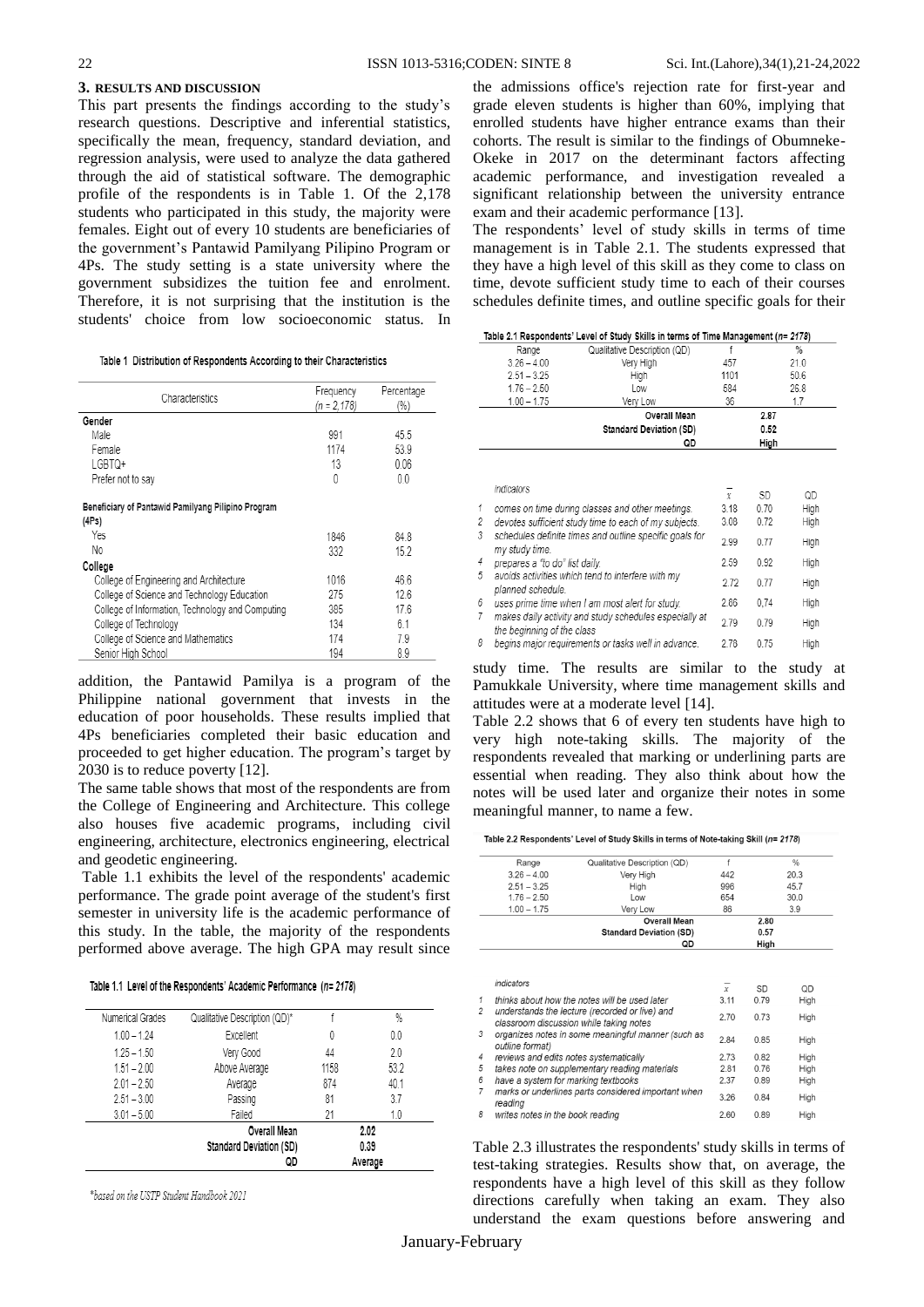determining what the exam will cover and how their instructor assesses the exam.

|   |                                                  | Table 2.3 Respondents' Level of Study Skills in terms of Test Taking Strategies ( $n$ = 2178) |               |      |               |
|---|--------------------------------------------------|-----------------------------------------------------------------------------------------------|---------------|------|---------------|
|   | Range                                            | Qualitative Description (QD)                                                                  |               |      | $\frac{9}{6}$ |
|   | $3.26 - 4.00$                                    | Very High                                                                                     |               | 558  | 25.6          |
|   | $2.51 - 3.25$                                    | High                                                                                          |               | 1222 | 56.1          |
|   | $1.76 - 2.50$                                    | Low                                                                                           |               | 392  | 18.0          |
|   | $1.00 - 1.75$                                    | Very Low                                                                                      |               | 6    | 0.3           |
|   |                                                  | Overall Mean                                                                                  |               | 2.99 |               |
|   |                                                  | <b>Standard Deviation (SD)</b>                                                                |               | 0.68 |               |
|   |                                                  |                                                                                               | QD            | High |               |
|   | Indicators                                       |                                                                                               | $\frac{x}{2}$ | SD   |               |
|   |                                                  |                                                                                               |               |      | QD            |
| 1 | exam is to be graded                             | tries to find out what the exam will cover and how the                                        | 3.18          | 0.78 | High          |
| 2 | feels confident and prepared for the exam        |                                                                                               | 2.60          | 0.75 | High          |
| 3 | preparation for an exam                          | tries to imagine possible test questions during the                                           | 3.05          | 0.81 | High          |
| 4 | starting to answer                               | takes time to understand the exam questions before                                            | 3.43          | 0.66 | High          |
| 5 | follows directions carefully when taking an exam |                                                                                               | 3.59          | 0.58 | High          |
| 6 | exam                                             | usually gets a good night's rest prior to a scheduled                                         | 2.58          | 0.79 | High          |
| 7 | exam                                             | calmly able to recall what have been known during an                                          | 2.73          | 0.64 | High          |
| 8 | and am able to prepare for each type             | understands the structure of different types of tests.                                        | 2.81          | 0.68 | High          |

The researcher wanted to determine whether the study skills significantly impacted the respondents' academic performance, specifically time management, note-taking, and test-taking. For a more valid inference from the regression analysis for this problem, the researcher checked the residuals of the regression whether it followed a normal distribution. In addition, the multicollinearity assumption was examined by computing the correlation coefficients and checking the variance inflation factor (VIF) values. The correlation coefficients were less than .80, and the VIF values were below 5.00. These results established that no violation of the multicollinearity assumption in this paper.

The result of the regression analysis is in Table 3, showing an F-value of 4.772 and the model's probability value lesser than the set alpha of .05. The same table showed that the predictor values of time management and note-taking skills

Table 3 Regression Analysis of the Time Management, Note-taking skills and Test-Taking Strategies on Academic Performance

| Variables                             | Unstandardized<br>Coefficients |            | Standardized<br>Coefficients |          | Sig. |
|---------------------------------------|--------------------------------|------------|------------------------------|----------|------|
|                                       | B                              | Std. Error | Beta                         |          |      |
| Constant                              | 1.835                          | .059       |                              | 31.224   | .000 |
| Time Management Skill                 | $-.002$                        | .023       | $-.003$                      | $-.104$  | .917 |
| Note-Taking Skill                     | $-.025$                        | .021       | $-035$                       | $-1.163$ | .245 |
| Test-Taking Strategies                | .085                           | .025       | .099                         | 3.463    | .001 |
| $R$ -squared = .007                   |                                |            |                              |          |      |
| $F-value = 4.772$                     |                                |            |                              |          |      |
| $p-value = .003$ (highly significant) |                                |            |                              |          |      |

 $alpha = .05$ 

are greater than the common alpha level of .05, which indicates that these are not statistically significant. Since the p-value of the predictor variable test-taking skills is at .001, which is less than the set alpha, this implies that this variable significantly impacts the students' academic performance. The coefficient .085 gives the size of the impact or effect the test-taking skill had on academic performance. The results show that when the test-taking score goes up by one unit, the academic performance is predicted to go up by .085 taking note-taking and time management skills constant. The amount of time spent studying had no direct influence on academic performance [15]. The findings are contrary to the correlation results in another study with engineering students, where the time management behaviors had the most significant positive correlation with Semester GPA. However, the survey by Sweetnam investigated the relationship between teaching test-taking strategies and improving test scores showed a substantial gain in students' scores. Though this study did not consider GPA, it is worth noting since they used the end of the year's score [16].

### **4. CONCLUSIONS AND RECOMMENDATIONS**

The present study could not support time management and note-taking skills as direct predictors of academic performance; the institution should formulate intervention programs and services targeted at assisting students whose skills and strategies are at a level of low to very low. Several studies have also shown that these are valuable skills for students in other factors of their academic life. Assessing pre-and post-intervention levels of these skills and strategies may enrich assessments of program effectiveness.

Future research may also seek to identify or develop more specific measures of academic performances and look into the differences of the students' academic performance when grouped according to the level of time management, note-taking skill, and test-taking strategies.

#### **5. REFERENCES**

- [1] Bubic, A. (2020). The Relevance of Learning Approaches and Temporal Perspective for Test-Taking. *Center for Educational Policy Studies Journal*, *10*(4), 221-242.
- [2] Robin, A., Foxx, R. M., Martello, J., & Archable, C. (1977). Teaching note-taking skills to underachieving college students. The Journal of Educational college students. *The Journal of Educational Research*, *71*(2), 81-85.
- [3] Adebayo, F. A. (2015). Time management and students' academic performance in higher institutions, Nigeria a case study of Ekiti state. *International Research in Education*, *3*(2), 1-12.

[4] Van Eerde, W., & Venus, M. (2018). A daily diary study on sleep quality and procrastination at work: The moderating role of trait self-control. *Frontiers in psychology*, *9*, 2029.

[5] Gortner Lahmers, A., & Zulauf, C. R. (2000). Factors associated with academic time use and academic performance of college students: A recursive approach. *Journal of College Student Development*.

[6] Britton, B. K., & Tesser, A. (1991). Effects of timemanagement practices on college grades. *Journal of educational psychology*, *83*(3), 405.

[7] Morehead, K., Dunlosky, J., Rawson, K. A., Blasiman, R., & Hollis, R. B. (2019). Note-taking habits of 21stcentury college students: implications for student learning, memory, and achievement. *Memory*, *27*(6), 807-819.

- [8] Chen, P. H. (2013). The effects of college students' inclass and after-class lecture note-taking on academic<br>performance. The Asia-Pacific Education performance. The *Researcher*, *22*(2), 173-180.
- [9] Makany, T., Kemp, J., & Dror, I. E. (2009). Optimizing the use of note‐taking as an external cognitive aid for increasing learning. *British Journal of Educational Technology*, *40*(4), 619-635.
- [10] Md Rahim, N., & Meon, H. (2013, April). Relationships between study skills and academic performance. In *AIP Conference Proceedings* (Vol. 1522, No. 1, pp. 1176-1178). American Institute of Physics.
- [11] Samson, G. E. (1985). Effects of training in the testtaking skills on achievement test performance: A